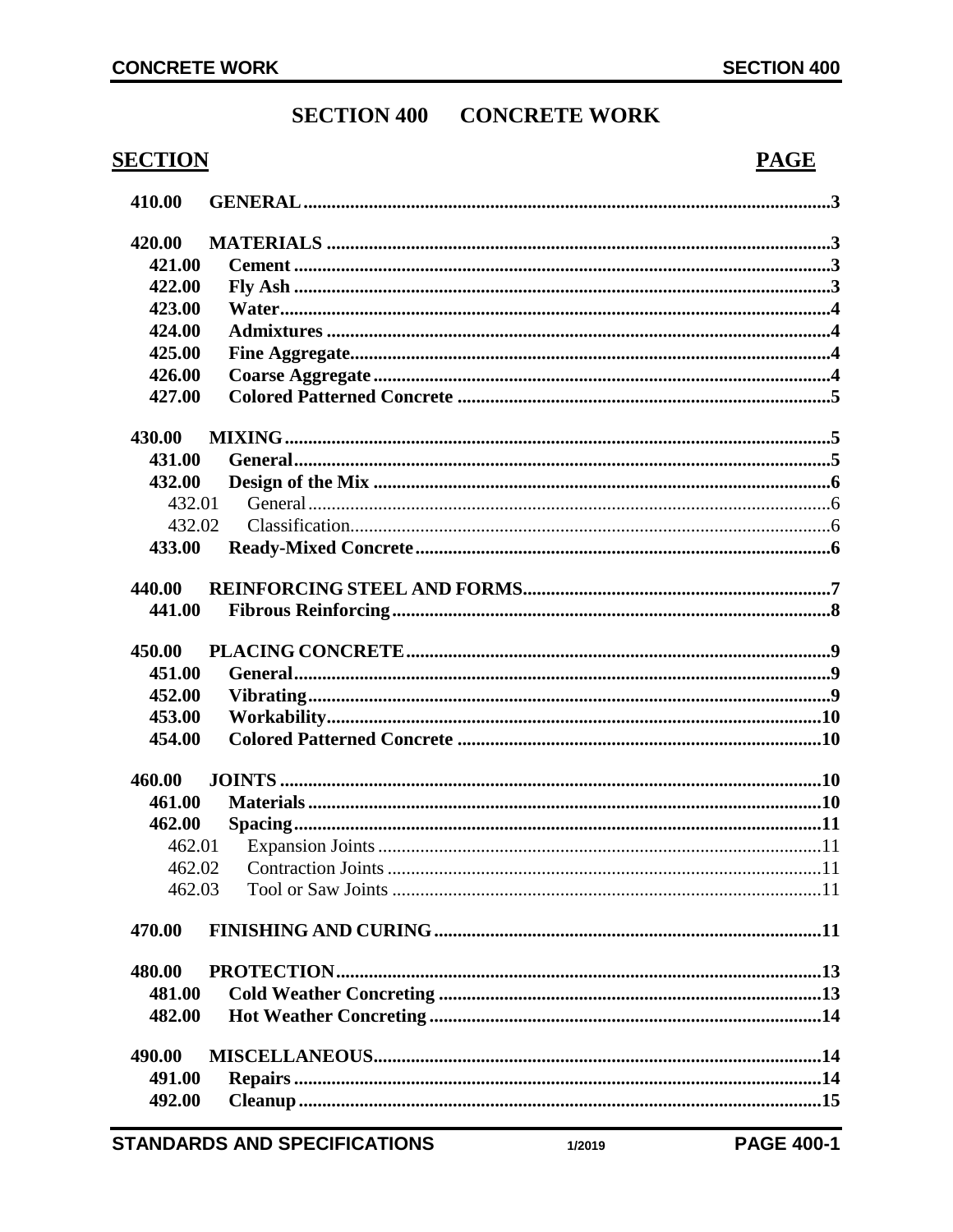## **CONCRETE WORK**

## **SECTION 400**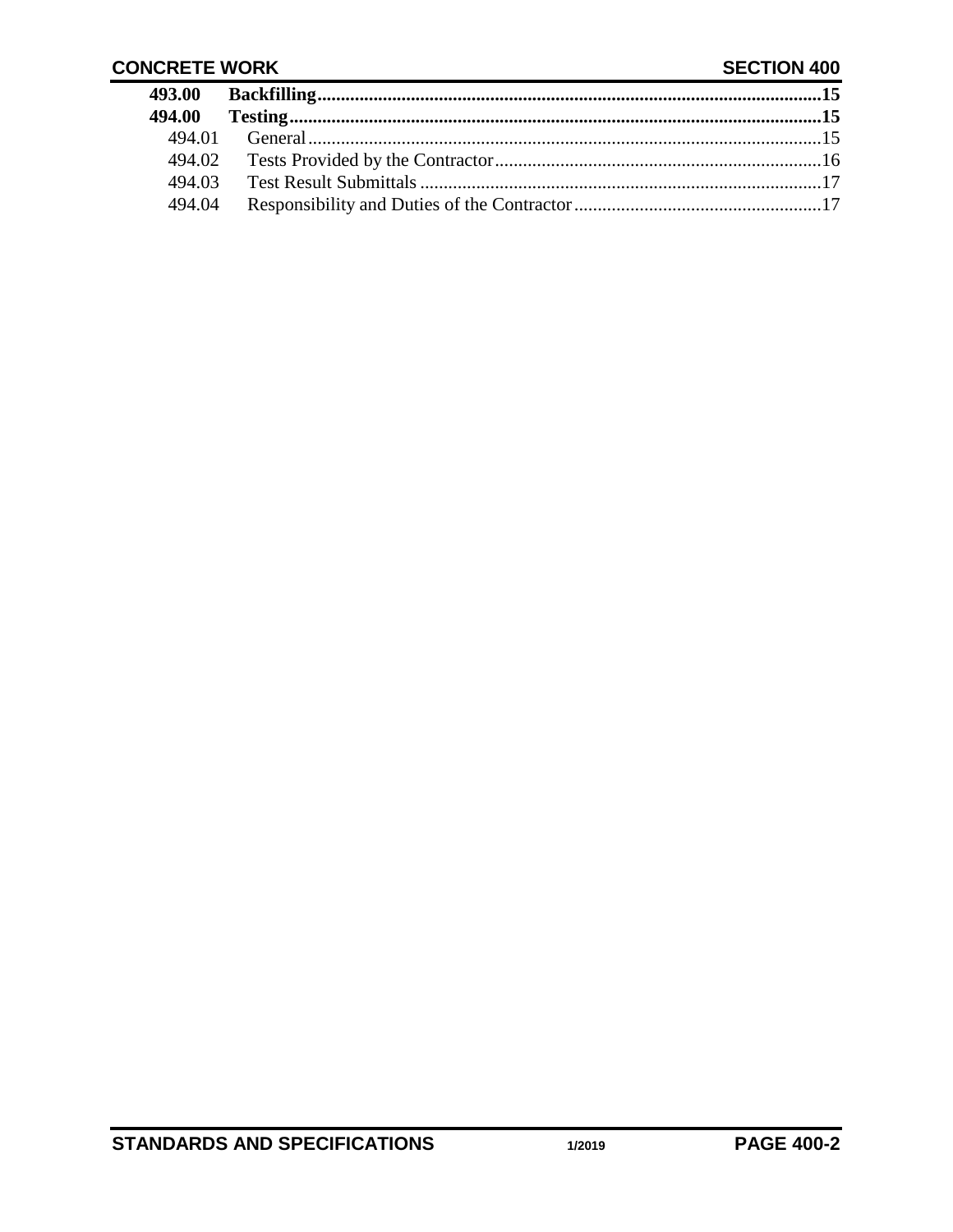# **SECTION 400 CONCRETE WORK**

### <span id="page-2-0"></span>**410.00 GENERAL**

All Portland Cement concrete work within any street, parking lot or alley right-of-way or in any part of the water system, sewage system, or storm drainage system of the Town shall meet the requirements of these STANDARDS AND SPECIFICATIONS. Engineering, plans, licenses, permits, inspection, warranties and acceptance will be as detailed in these applicable STANDARDS AND SPECIFICATIONS for the type of construction involved.

Permits will be obtained BEFORE work begins. The Contractor shall call for inspection, giving one (1) working day (twenty-four [24] hours) notice, and inspection will be made before placement of concrete can occur. Inspector's approval to place materials will be obtained by the Contractor AFTER inspection has been made and BEFORE concrete is placed. Notice of rejection shall be given to Contractor in the event any aforementioned conditions given by the Town Engineer are not met, and work shall be halted until such time as corrective action is taken. Copies of the accepted drawings and the permit shall be on the job site and available to the inspector.

## <span id="page-2-1"></span>**420.00 MATERIALS**

Concrete will be composed of Portland Cement, aggregate, and water, and shall be reinforced with steel bars or steel wire fabric where required. Admixtures other than air-entraining agents require written permission of the Town Engineer.

#### <span id="page-2-2"></span>**421.00 Cement**

All cement used in concrete work shall be Portland Cement conforming to the requirements of ASTM C-150, Type I or Type II. In general, cement meeting the requirements of ASTM C 150 Type II cement shall be used in concrete that will be in contact with the soil, unless otherwise allowed or directed by the Town Engineer. Cement, which for any reason has become partially set or which contains lumps of caked cement, shall be rejected.

The Contractor shall be responsible for the proper storage of all cement until it is used. When requested by the Town Engineer, the Contractor will, at his own cost and expense, furnish the Town Engineer with a certificate from the manufacturer or an acceptable testing laboratory for each carload of cement from which cement is taken for use in the work, stating that the cement meets the requirements of these STANDARDS AND SPECIFICATIONS for Portland Cement.

## <span id="page-2-3"></span>**422.00 Fly Ash**

Fly ash may be utilized in the design mix when allowed by the Town Engineer. Fly ash shall conform to the requirements of ASTM C 618 for Class C or Class F. The pozzolanic index shall be eighty-five (85) for Class C and Class F fly ash. Class C fly ash will not be permitted where sulfate resistant cement is required.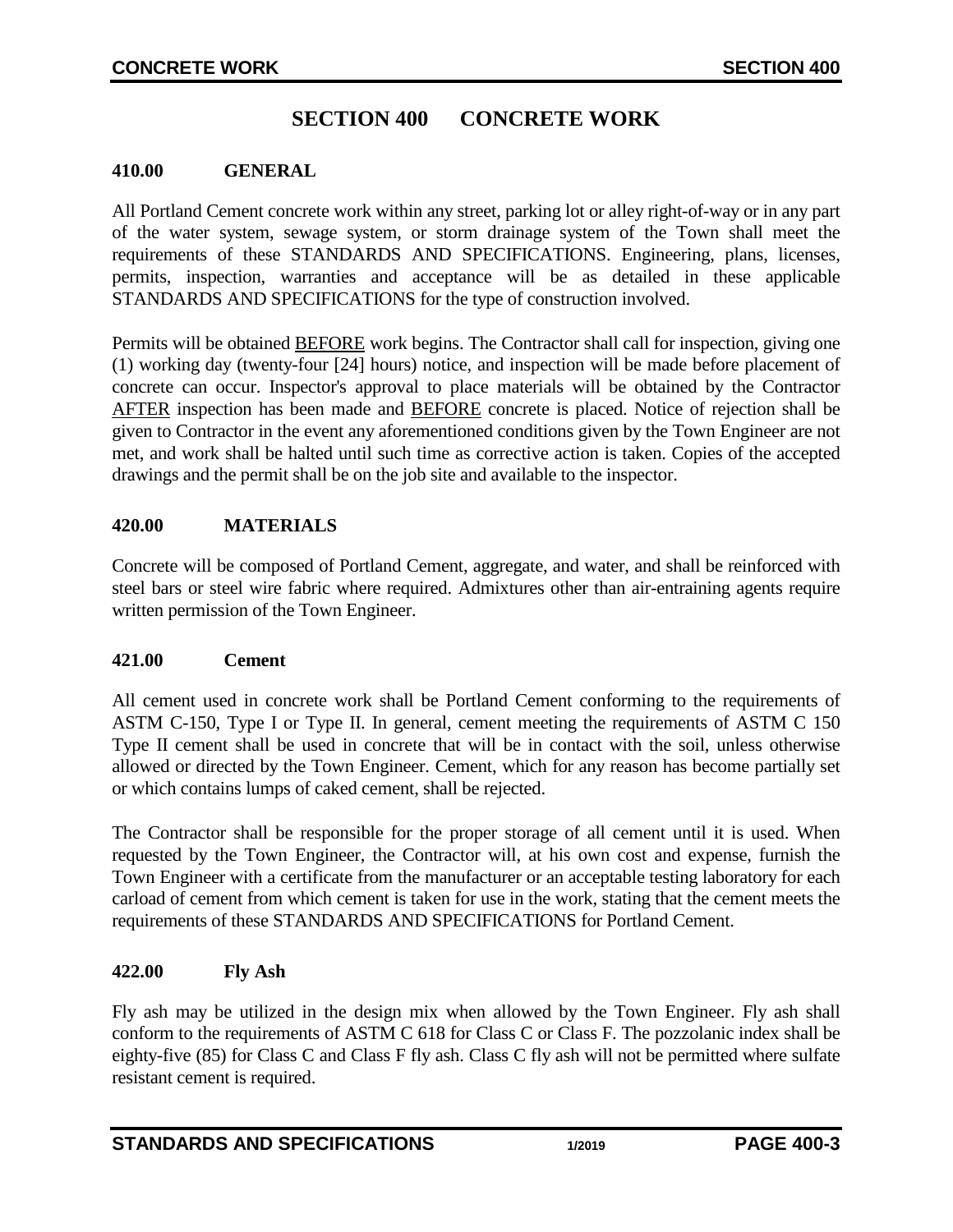# **CONCRETE WORK SECTION 400**

The Contractor shall notify the Town Engineer of the source of the fly ash for review prior to use in the project. The fly ash to be used on any project shall have been tested by the Contractor for compliance with these specifications. The results of this testing shall be submitted to the Town Engineer prior to its use on the project.

When required by the Town Engineer, the Contractor shall provide the fly ash analysis performed by the fly ash supplier along with the concrete mix proportions.

### <span id="page-3-0"></span>**423.00 Water**

Water for concrete will be clean and free from sand, oil, acid, alkali, organic matter, or other deleterious substances and will meet the requirements for mix water as published in ASTM C 94. Water from public supplies or water that has been proven to be suitable for drinking is satisfactory.

### <span id="page-3-1"></span>**424.00 Admixtures**

The Contractor will use air-entraining admixtures for all surfaces of exposed concrete. Air entraining admixtures shall meet ASTM C 260. All other chemical admixtures shall meet ASTM C 494.

### <span id="page-3-2"></span>**425.00 Fine Aggregate**

Fine aggregate shall be composed of clean, hard, durable, uncoated particles of sand, free from injurious amounts of clay, dust, soft or flaky particles, loam, shale, alkali, organic matter, or other deleterious matter. Fine aggregate will be well graded from course to fine and when tested by means of laboratory sieves will meet the requirements of ASTM C 33.

| Sieve Size | <b>Percent Passing</b> |
|------------|------------------------|
|            |                        |
| 3/8"       | 100                    |
| #4         | $95 - 100$             |
| #8         | $80 - 100$             |
| #16        | $50 - 85$              |
| #30        | $25 - 60$              |
| #50        | $10 - 30$              |
| #100       | $2 - 10$               |

## <span id="page-3-3"></span>**426.00 Coarse Aggregate**

The coarse aggregate shall consist of broken stone or gravel composed of clean, hard, tough and durable stone and will be free from soft, thin, elongated or laminated pieces, disintegrated stone, clay, loam, organic, or other deleterious matter.

Coarse aggregate shall be well graded and when tested by means of laboratory sieves will meet the requirements of AASHTO M 43 #67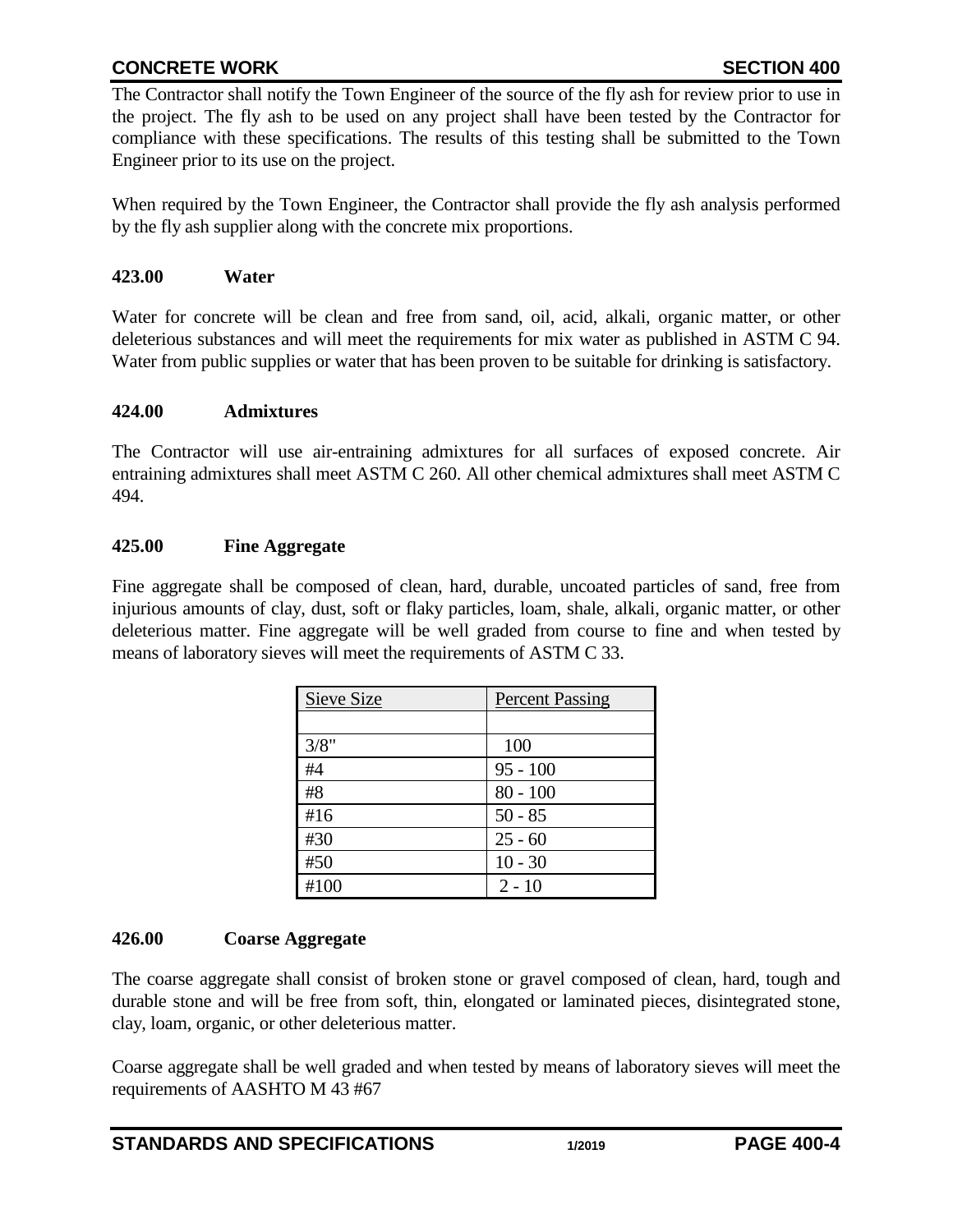| Sieve Size | <b>Percent Passing</b> |
|------------|------------------------|
|            |                        |
| 1 11       | 100%                   |
| 3/4"       | $90 - 100$             |
| 3/8"       | $20 - 55$              |
| #4         | $0 - 10$               |
| #8         |                        |

## <span id="page-4-0"></span>**427.00 Colored Patterned Concrete**

Where required on the accepted plans, colored patterned concrete shall comply with all applicable portions of this Section 400. In addition, the following shall apply:

- A. Minimum twenty-eight (28) day compressive strength of concrete shall be 4,000 psi.
- B. Air-entrainment shall be six percent  $(6%)$  [+ 1%] for maximum aggregate size of three-quarter inch (3/4") or one inch (1") and shall be seven and one-half percent  $(7.5\%)$  [+ 1%] for a maximum aggregate size of three-eight inch  $(3/8")$  or one-half inch (1/2").
- C. Normal set or retarded set water reducing admixture shall comply with ASTM C 494.
- D. No calcium chloride shall be added to the concrete mix.
- E. Matching integral color shall be used as a supplement, but not as a color hardener.
- F. Color hardener; Specially formulated for installation of pattern concrete, grade "Heavy Duty". Color shall be as noted on the accepted drawings or as approved by the Town Engineer.
- G. Color curing compound shall comply with ASTM C 309 and with all applicable air pollution regulations.

When approved by the Town Engineer, reinforcing fibers may be used in the mix design. The fibers must comply with Section 441.00 of these STANDARDS AND SPECIFICATIONS.

# <span id="page-4-1"></span>**430.00 MIXING**

## <span id="page-4-2"></span>**431.00 General**

All concrete shall be thoroughly mixed in a batch mixer of an approved type and capacity for a period of not less than two (2) minutes after all the materials, including the water, have been placed in the drum. During the period of mixing, the drum shall be operated at the speed specified by the manufacturer of the equipment. The entire contents of the mixer will be discharged before recharge, and the mixer will be cleaned frequently. The concrete shall be mixed only in such quantities that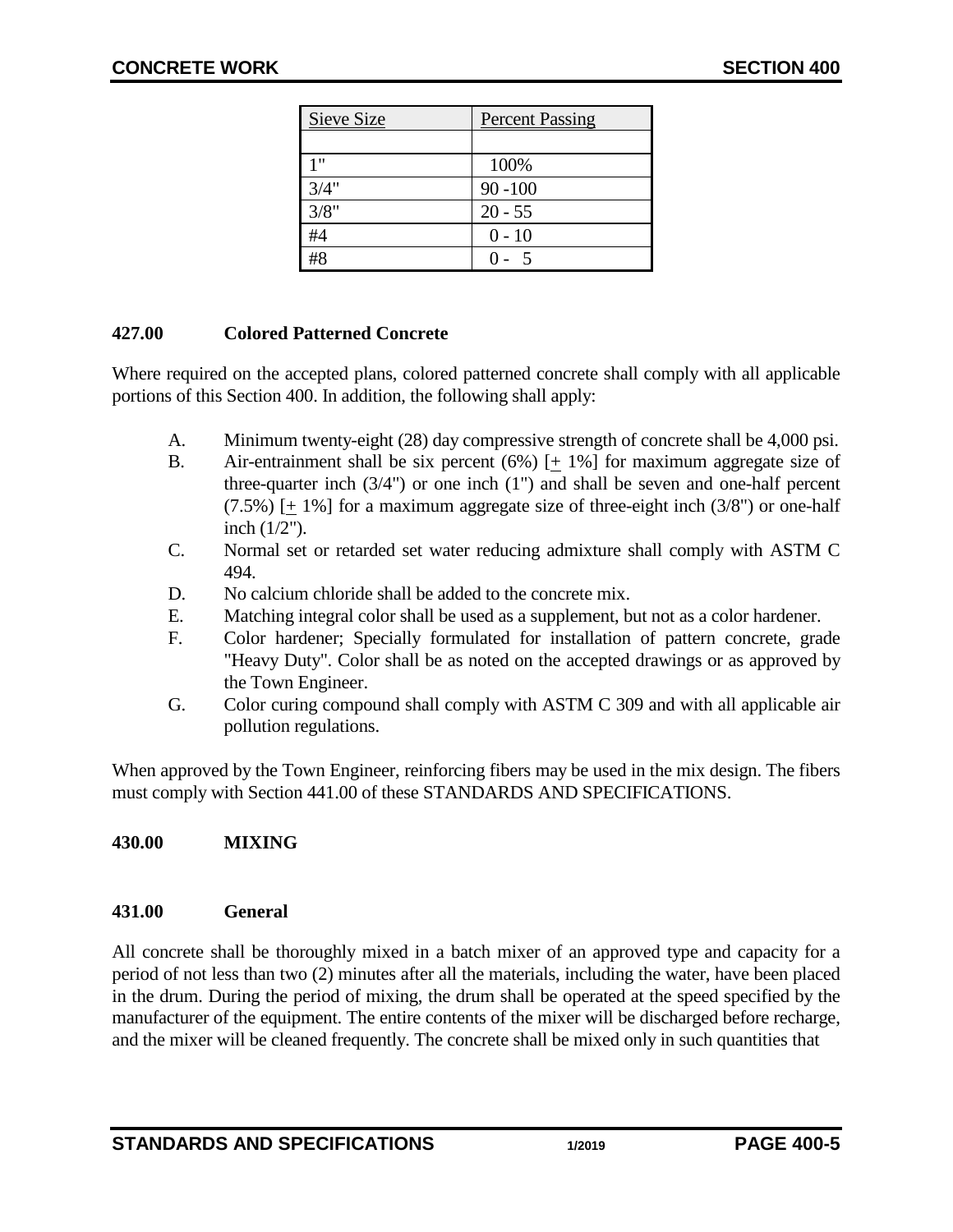# **CONCRETE WORK SECTION 400**

are required for immediate use. No re-tempering of concrete will be permitted. Hand-mixed concrete will not be permitted except by written approval of the Town Engineer.

## <span id="page-5-0"></span>**432.00 Design of the Mix**

### <span id="page-5-1"></span>432.01 General

Concrete mix information shall be prepared and submitted in accordance with ACI 301 Section 4.2. Proportions shall be submitted to the Town Engineer, along with at least two (2) sets of certified twenty-eight (28) day test results, for review and acceptance. No concrete will be incorporated into the work until the Town Engineer has accepted the proportions.

#### <span id="page-5-2"></span>432.02 Classification

Concrete will conform to the following:

| Minimum compressive strength - 28 days* | $4000$ psi    |
|-----------------------------------------|---------------|
| Minimum cement - sacks/cubic yard       | $6 = 564$ lbs |
| Maximum water/cement ratio - by weight  | .45           |
| Slump - inches                          | $1 - 4$       |
| Air entrainment - % by volume           | $5 - 8$       |

<span id="page-5-3"></span>\* When tested in accordance with ASTM C-31

## **433.00 Ready-Mixed Concrete**

The use of ready-mixed concrete will in no way relieve the Contractor or Developer of the responsibility for proportion, mix, delivery, or placement of concrete; all concrete must conform to all requirements ASTM C-94. The information included on the delivery system should be in accordance with ASTM C-94 section 16.

Concrete shall be continuously mixed or agitated from the time the water is added until the time of use and will be completely discharged from the truck mixer or truck agitator within one and onehalf  $(1-1/2)$  hours after it comes in contact with the mixing water or with the aggregates. Retempered concrete will not be allowed.

The Town will have free access to the mixing plant at all times. The organization supplying the concrete will have sufficient plant and transportation facilities to assure continuous delivery of the concrete at the required rate. (The contractor will collect delivery, or batch, tickets from the driver for all concrete used on the project and deliver them to the Town Engineer). Batch tickets will provide the following information in accordance with ASTM C-94: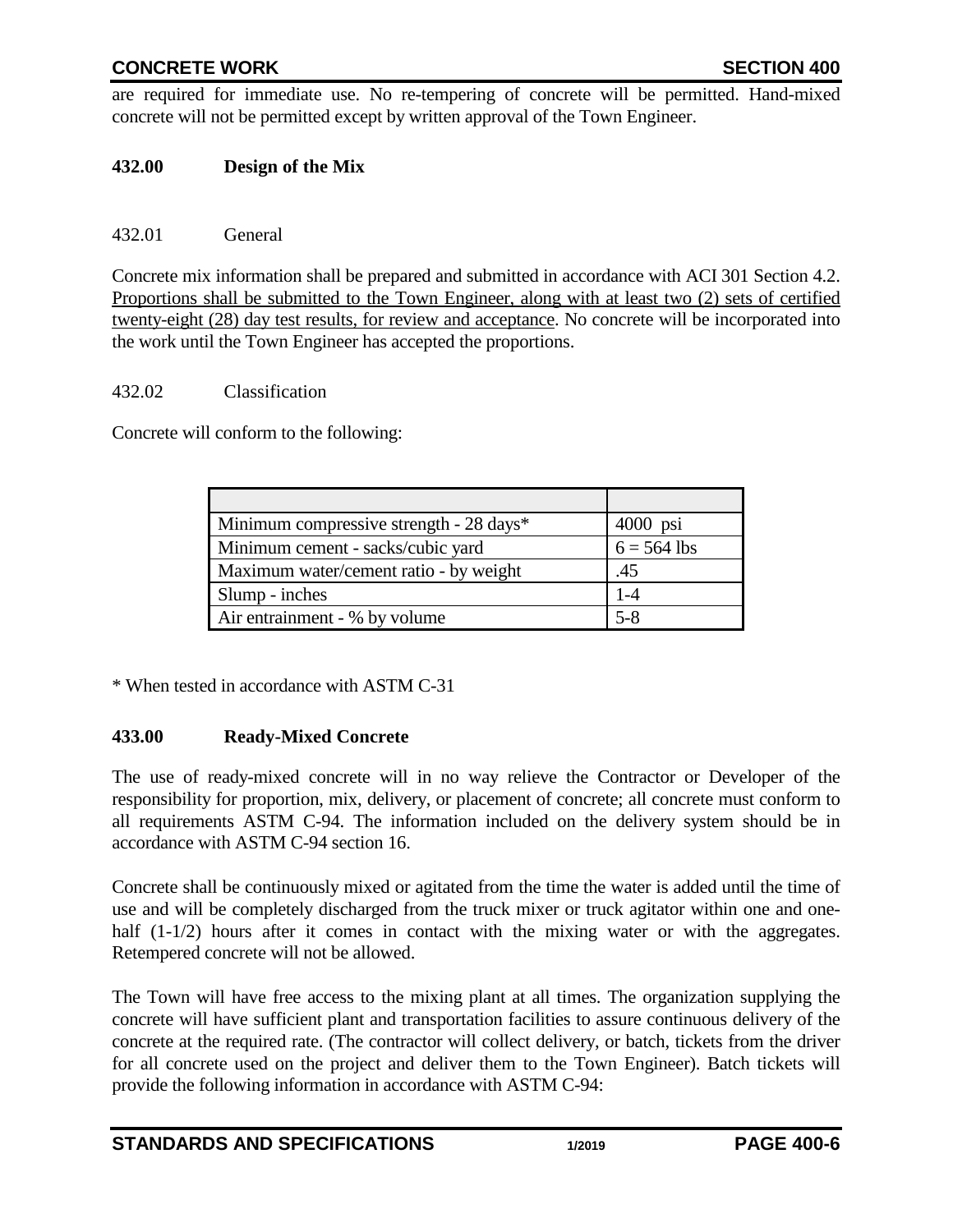- A. Name of ready-mix batch plant
- B. Serial number of ticket
- C. Date
- D. Truck number
- E. Name of purchaser
- F. Specific designation of job (name and location)
- G. Specific class or designation of the concrete in conformance with that employed in job specifications
- H. Amount of concrete in cubic yards
- I. Time loaded or of first mixing of cement and aggregates
- J. Water added by receiver of concrete and his initials
- K. Weights of fine and coarse aggregates
- L. Type, brand, and amount of cement
- M. Type, brand and amount of admixtures
- N. Weight (in gallons) of water including surface water on aggregates

## <span id="page-6-0"></span>**440.00 REINFORCING STEEL AND FORMS**

The placing, fastening, splicing and supporting of reinforcing steel and wire mesh or bar mat reinforcement shall be in accordance with the plans and the latest edition of "CRSI Recommended Practice for Placing Reinforcing Bars". All reinforcing steel shall be epoxy coated. Before being positioned, all reinforcing steel shall be thoroughly cleaned of mill and rust scale and of coatings that will destroy or reduce the bond. Where there is delay in depositing concrete, reinforcement will be re-inspected and, if necessary, cleaned.

Reinforcement shall be carefully formed to the dimensions indicated on the accepted plans by the cold bending method. Cold bends shall be made so that the inside diameter of the bend measured on the inside of the bar shall be as follows:

| Bar Size            | Grade 60    |
|---------------------|-------------|
| $\#3$ through $\#8$ | 6 bar dia.  |
| #9, #10, and #11    | 8 bar dia.  |
| $#14$ and $#18$     | 10 bar dia. |

The inside diameter of bend for stirrups and ties shall not be less than four bar diameters for sizes #5 and smaller, and five bar diameters for #6 and #8 inclusive. Reinforcement shall not be bent or straightened in a manner that will injure the material. Bars with kinks or bends not shown on the plans will not be used. Heating of reinforcement will not be permitted.

Reinforcing steel will be accurately placed and secured against displacement by using annealed iron wire of not less than No. 18 gauge, or by suitable clips at intersections. Where necessary, reinforcing steel will be supported by metal chairs, spacers, precast mortar blocks, or metal hangers. Splicing of bars, except where shown on the plans, will not be permitted without approval of the Town Engineer.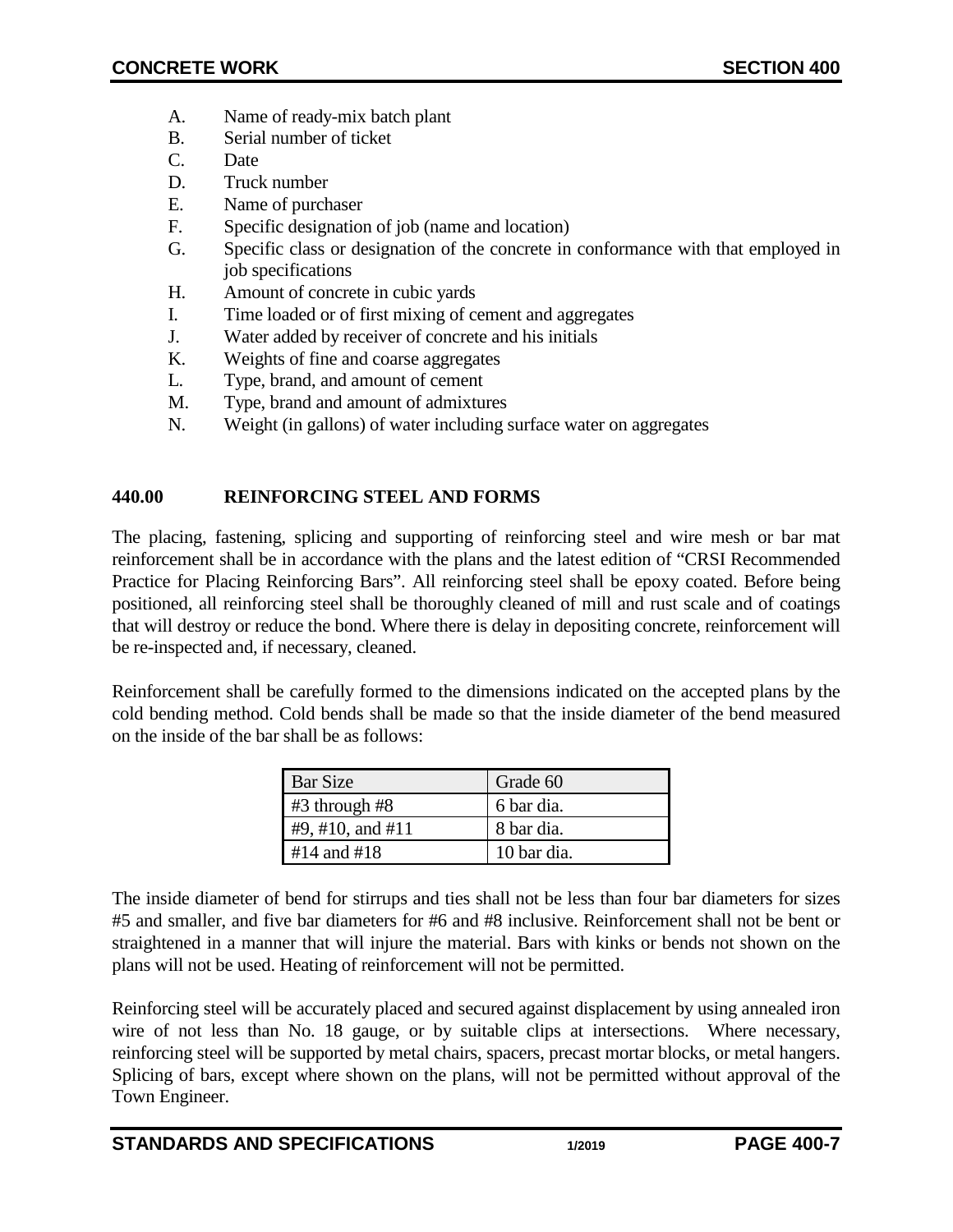Welded wire fabric for concrete reinforcement shall be of the gauge, spacing, dimensions, and form specified on the plans or detailed drawings and will comply with "Specifications for Welded Steel Wire Fabric for Concrete Reinforcement" (ASTM A-185) or "Specification for Welded Deformed Steel Wire Fabric for Concrete Reinforcement" (ASTM A-497).

Contractor shall submit to the Town Engineer shop drawings of the reinforcement for his review and acceptance. The Town Engineer' acceptance of shop drawings and bar schedules will not relieve the Contractor of fulfilling his responsibilities as outlined in the plans and specifications of the contract.

Unless otherwise shown on the plans, the minimum clear cover for reinforcing steel will be the following, which is specified in ACI 301, Sec. 5.5:

| Bars adjacent to surfaces exposed to weather on earth backfill: |  |
|-----------------------------------------------------------------|--|
|                                                                 |  |
|                                                                 |  |
|                                                                 |  |

Whenever necessary, forms will be used to confine the concrete and shape it to the required lines. Forms shall have sufficient strength to withstand, without deformation, the pressure resulting from placement and vibration of the concrete. Forms shall be constructed so that the finished concrete will conform to the shapes, lines, grades and dimensions indicated on the accepted plans. Any form which is not clean and has had the surface prepared with a commercial form oil that will effectively prevent bonding and that will stain or soften concrete surfaces must not be used.

Plywood forms, plastic coated plywood forms, or steel forms shall be used for all surfaces requiring forming which are exposed to view, whether inside or outside any structure. Surfaces against backfilled earth, interior surfaces of covered channels, or other places permanently obscured from view, may be formed with forms having sub-standard surfaces.

Forms will not be disturbed until the concrete has hardened sufficiently to permit their removal without damaging the concrete or until the forms are not required to protect the concrete from mechanical damage. Minimum time before removal of forms after placing concrete will be one (1) day for footings and two (2) days for all other concrete except in curbs, gutters, and sidewalks.

# <span id="page-7-0"></span>**441.00 Fibrous Reinforcing**

When shown on the accepted plans or approved by the Town Engineer, fibrous reinforcing may be utilized. Fibrous concrete reinforcement shall be one hundred percent (100%) virgin polypropylene fibrillated fibers specifically manufactured for use as concrete reinforcement, containing no reprocessed olefin materials. The fibers shall have the following physical characteristics: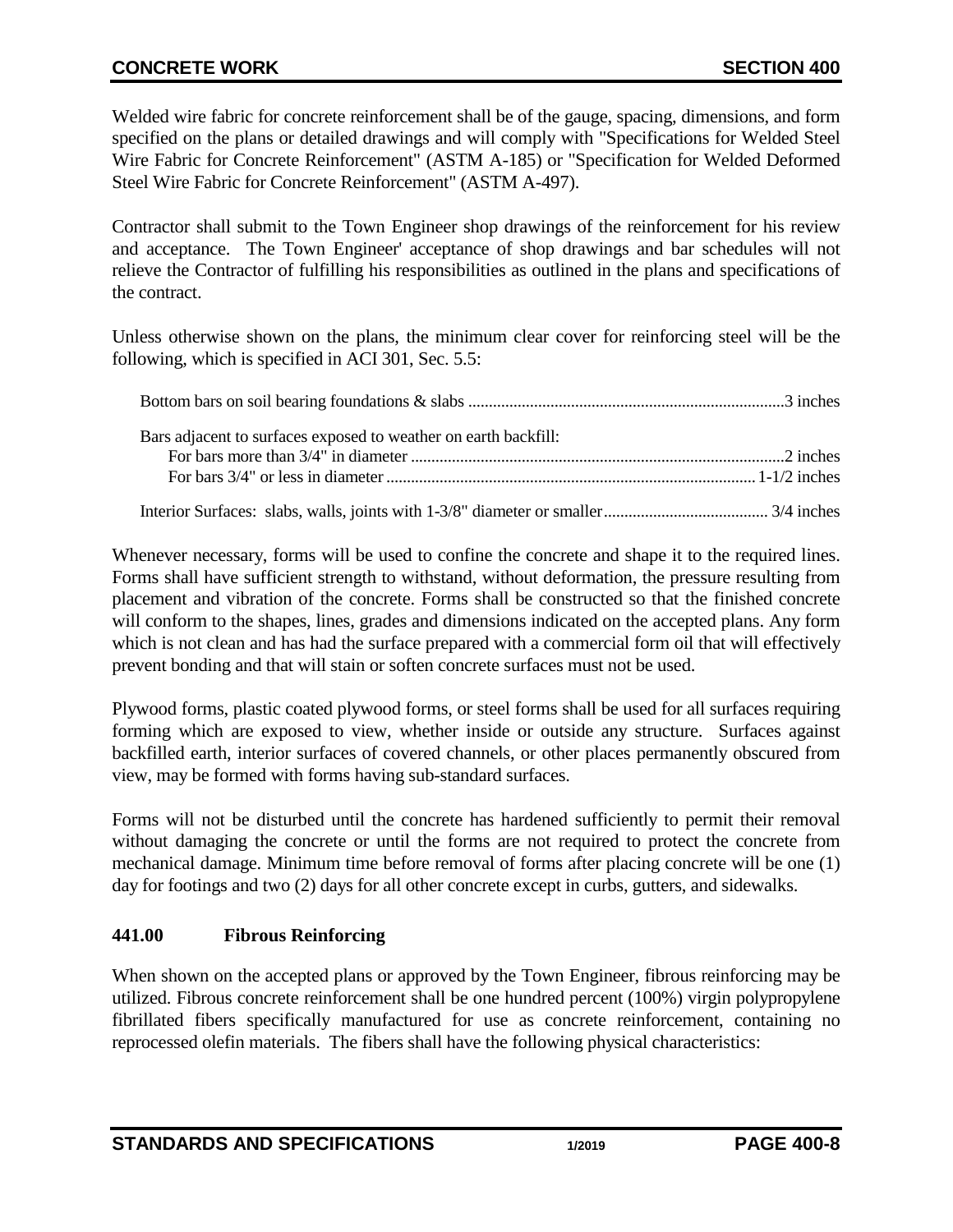- A. Specific gravity 0.91
- B. Tensile strength 70,000 to 110,000 psi
- C. Fiber length per manufacturer's recommendation for specific use (three quarters inch [3/4"] for sidewalks)

Add fibrous concrete reinforcement to concrete materials at the time the concrete is batched in the amounts recommended by the manufacturer (1.5 lb./cubic yard for sidewalks) or as indicated on the accepted plans.

Concrete shall be mixed in strict accord with the fibrous concrete reinforcement manufacturer's instructions and recommendations to assure uniform and complete dispersion.

# <span id="page-8-0"></span>**450.00 PLACING CONCRETE**

## <span id="page-8-1"></span>**451.00 General**

Before depositing concrete, debris will be removed from the space to be occupied by the concrete and the forms, including any existing concrete surfaces, shall be thoroughly wetted. Concrete shall not be placed until all forms and reinforcing steel have been inspected and accepted by the Town Engineer. Concrete shall be handled from the mixer to the place of final deposit as rapidly as possible by methods that prevent separation or loss of ingredients. \ The concrete shall be deposited in the forms as nearly as practicable in its final position to avoid rehandling.

It will be deposited in continuous layers, the thickness of which generally will not exceed twelve (12) inches. Concrete shall be placed in a manner that will avoid segregation and will not be dropped freely more than five (5) feet. If segregation occurs, the Town Engineer may require the concrete to be removed and replaced at the Contractor's expense. Concrete will be placed in one continuous operation, except where keyed construction joints are shown on the plans or as approved by the Town Engineer. Delays in excess of thirty- (30) minutes may require removal and replacement of that pour, as determined by the Town Engineer.

## <span id="page-8-2"></span>**452.00 Vibrating**

Concrete shall be thoroughly compacted or vibrated. All concrete will be compacted by internal vibration using mechanical vibrating equipment, except that concrete in floor slabs, sidewalks, or curb and gutter, not poured against form linings, will be either tamped or vibrated. Care must be taken in vibrating the concrete to vibrate only long enough to bring a continuous film of mortar to the surface. Vibration will stop before any segregation of the concrete occurs. Mechanical vibrators will be an approved type as specified in ACI Publication 309, Chapter 5. Vibrators shall not be used to move or spread the concrete.

Any evidence of lack of consolidation or over-consolidation will be regarded as sufficient reason to require the removal of the section involved and its replacement with new concrete at the Contractor's expense. The Contractor shall be responsible for any defects in the quality and appearance of the completed work.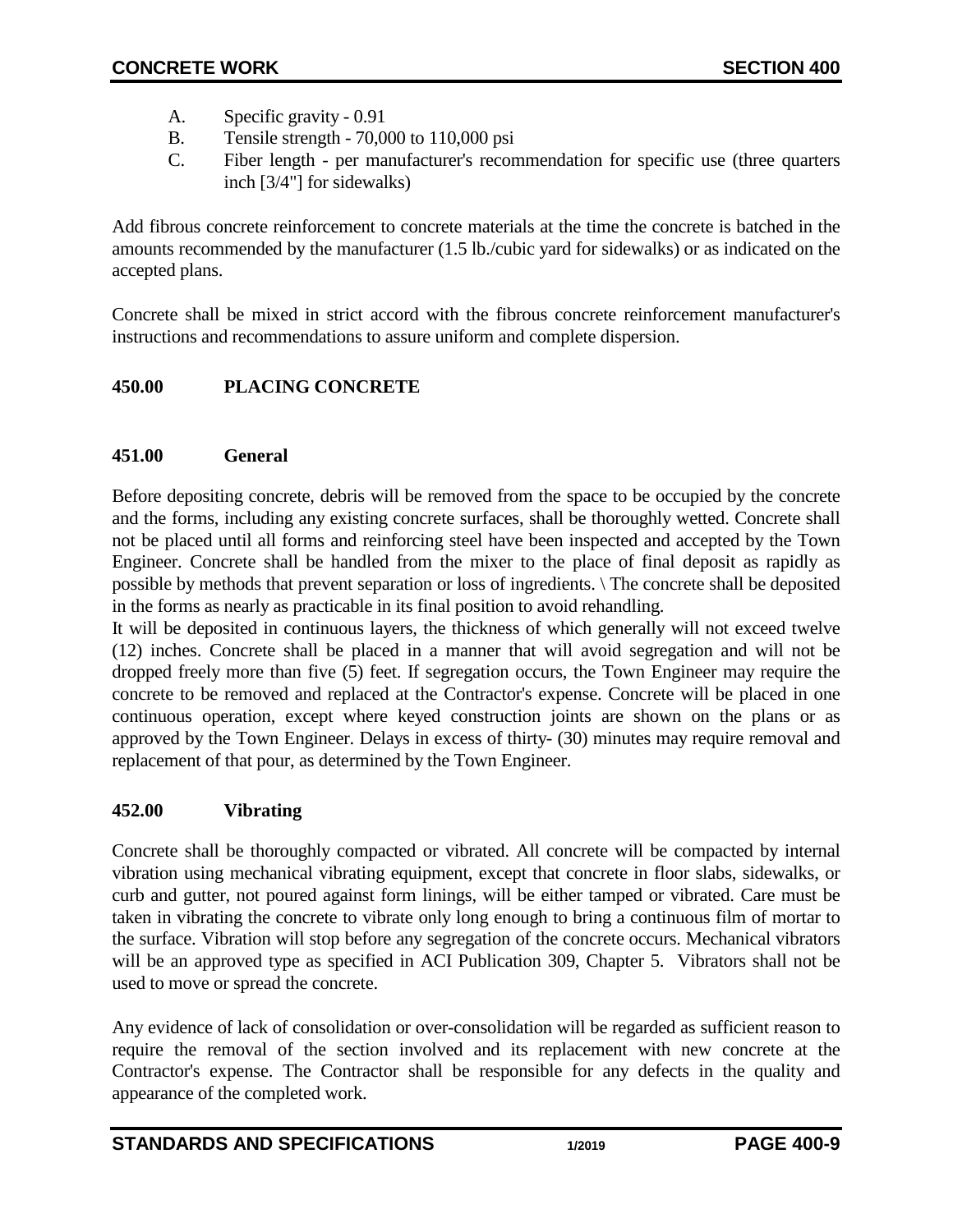## <span id="page-9-0"></span>**453.00 Workability**

The consistency of concrete will be kept uniform for each class of work and will be checked by means of slump tests. The workability of the concrete will be varied as directed by the Town Engineer. At all times concrete will have a consistency such that it can be worked into corners and angles of the forms and around joints, dowels and tie-bars by the construction methods which are being used without excessive spading, segregation or undue accumulation of water or laitance on the surface. If, through accident, intention, or error in mixing, any concrete fails to conform to the proportions of the approved mix design, such concrete will not be incorporated in the work but shall be discarded off the project site as waste material at the Contractor's expense. If approval is obtained and water is added at the job site, slump tests will be run and test cylinders cast following the addition of the water. Any expense incurred in excess of ordinary tests will be borne by the Contractor.

## <span id="page-9-1"></span>**454.00 Colored Patterned Concrete**

Special concrete mix with integral color shall be placed and screeded to the proper grade, and floated to a uniform surface in the normal manner for slabs on grade.

While the concrete is still plastic, the imprinting tools shall be applied to make the desired patterned surface. The pattern shall be matched at imprint edges and joints.

Color Curing Compound, thinned in the proportion of one (1) part cure to one (1) part mineral spirits (paint thinner), shall then be applied uniformly with a roller or sprayer. The coverage shall be approximately six hundred (600) to six hundred fifty (650) square feet per gallon of un-thinned curing compound. At times when the air temperature is at or near freezing, the slab shall instead be cured using a suitable curing blanket and, if possible, the slab shall later be sealed with the Color Curing Compound at such time as the air temperature is above freezing.

Use blankets and/or heaters as may be necessary to maintain the concrete at or above fifty -(50) degrees Fahrenheit for three (3) days after placement.

<span id="page-9-2"></span>The surface shall be cleaned to remove any residual materials.

# **460.00 JOINTS**

## <span id="page-9-3"></span>**461.00 Materials**

Joint materials will conform to AASHTO Specifications according to type as follows: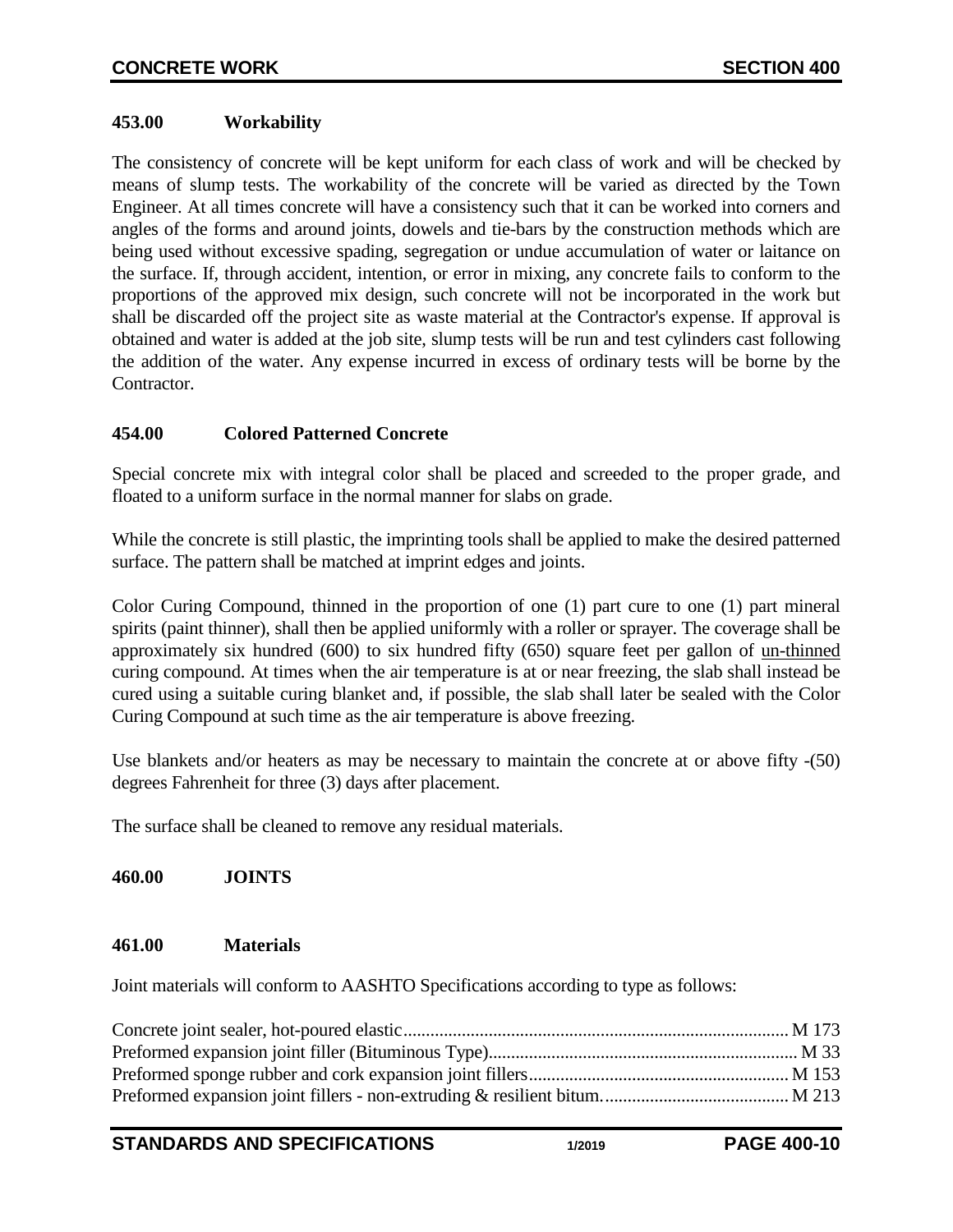Non-bituminous types shall be placed in widths shown on the accepted plans or three-eighths inch (3/8") when not specified. Bituminous type shall be used for concrete paving and structural construction where joint sealers are not called for.

## <span id="page-10-0"></span>**462.00 Spacing**

#### <span id="page-10-1"></span>462.01 Expansion Joints

Expansion joint material will be provided at the following locations and will be in place prior to the placing of concrete:

- A. at each end of curb return;
- B. between back of sidewalk and driveway slab or service walk;
- C. between new concrete and existing masonry buildings;
- D. as shown on the drawings;
- E. as directed by the Town Engineer;
- F. between new and existing concrete.

#### <span id="page-10-2"></span>462.02 Contraction Joints

For Curb, Gutter & Sidewalks: Transverse joints will be placed at maximum intervals of ten (10) feet to control random cracking; joints will be sawed or tooled to minimum depth of one-fourth  $(1/4)$  of the total thickness (no less than one and one-half  $[1 \frac{1}{2}]$  inches).

For Concrete Trails greater than 5' (feet): Transverse joints will be placed at maximum intervals of ten (10) feet to control random cracking; joints will be sawed to minimum depth of one-fourth (1/4) of the total thickness (no less than one and one-half  $[1 \frac{1}{2}]$  inches).

<span id="page-10-3"></span>462.03 Tool or Saw Joints

Tool or saw joints will be spaced as follows:

- A. Not more than ten (10) feet nor less than five (5) feet apart in curb and gutter and combination curb-walk
- B. Not more than ten (10) feet nor less than five (5) feet apart in sidewalk
- C. At least two joints, equally spaced at not greater than ten (10) foot intervals as applicable in driveways
- D. As directed by the Town Engineer

## <span id="page-10-4"></span>**470.00 FINISHING AND CURING**

Exposed faces of curbs and sidewalks shall be finished to true-line and grade as shown on the plans. Surface will be floated to a smooth but not slippery finish. Sidewalk and curb will be broomed or combed and edged, unless otherwise indicated by the Town Engineer. After completion of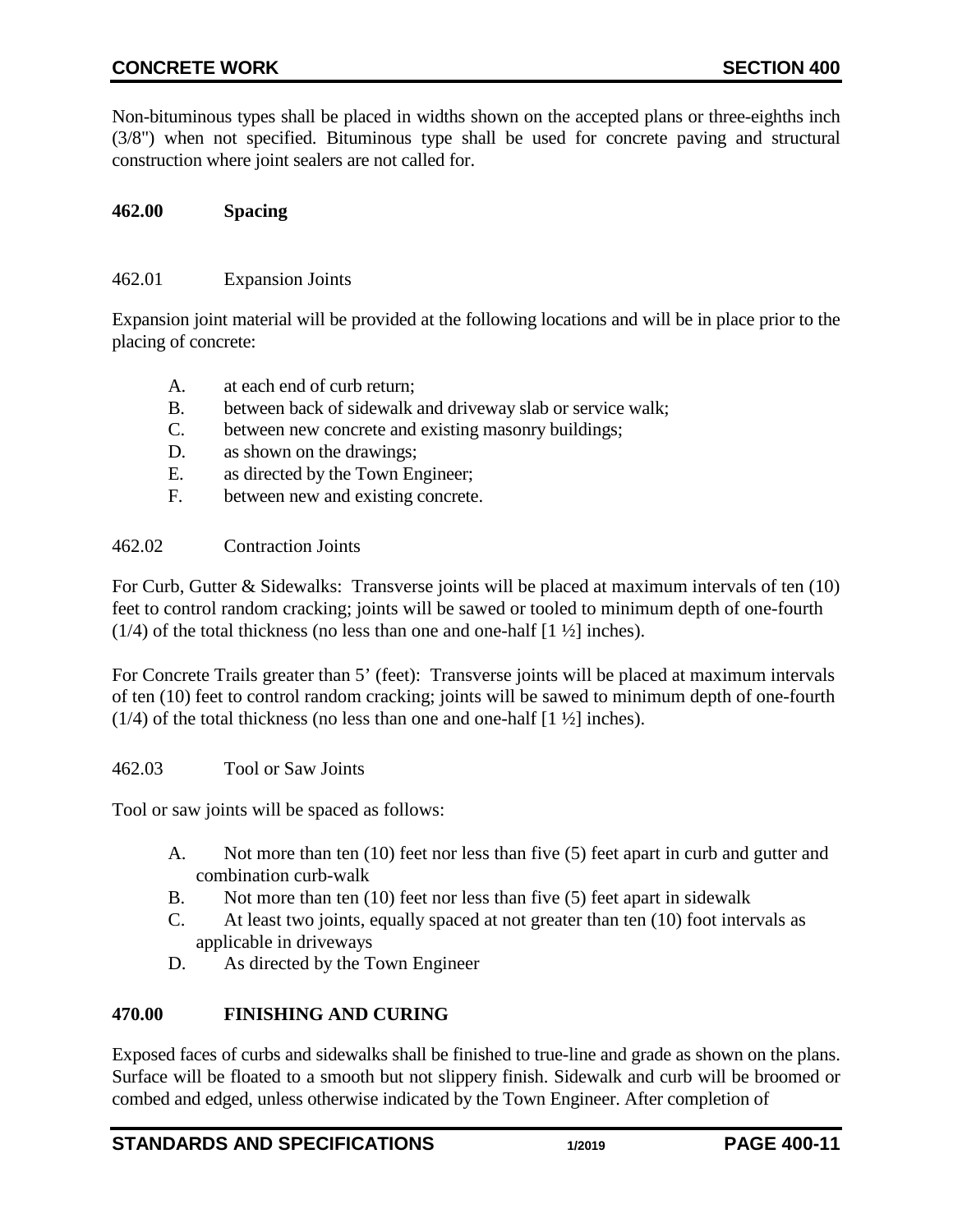brooming and before concrete has taken its initial set, all edges in contact with the forms will be tooled with an edger having a three-eighths inch (3/8") radius.

No dusting or topping of the surface to facilitate finishing will be permitted.

Immediately following the removal of the forms, all fins and irregular projections will be removed from all surfaces except from those that are not to be exposed or are not to be waterproofed. On all surfaces, the cavities produced by form ties, honeycomb spots, broken corners or edges, and other defects, shall be thoroughly cleaned, moistened with water and carefully pointed and trued with a mortar consisting of cement and fine aggregate. The surface must be left sound, smooth, even, and uniform in color. Mortar used in pointing will not be more than thirty -(30) minutes old. All construction and expansion joints in the completed work shall be left carefully tooled and free of all mortar and concrete. The joint filler shall be left exposed for its full length with clean and true edges.

Fresh concrete shall be adequately protected from weather damage and mechanical injury during the curing periods. Curing processes described herein may be used at the option of the Town Engineer. The selected curing process shall be started as soon as it can be done without injury to the concrete surface. The use of a membrane-curing compound is recommended. The following curing procedures may be used subject to the approval of the Town Engineer:

- A. ponding (for slabs or footings)
- B. spraying
- C. wet burlap, earth, or cotton mats
- D. waterproof paper or polyethylene plastic cover

Membrane curing compound will not be used when the concrete surface will be painted. The type of membrane curing compound chosen shall not permanently discolor the concrete surface. Where membrane-curing compound is not used, the curing process will be carefully adhered to as follows:

- A. Surfaces being wetted by ponding, spraying, or wetted material will be kept completely wetted, with an excess of free water on the surface, at all times for the first seventy-two (72) hours. After this period, but for the remaining four (4) days, a wetting schedule will be followed whereby the concrete is wetted on a schedule approved by the Town Engineer.
- B. Surfaces being protected by waterproof paper or polyethylene plastic cover will receive special attention during the first seventy-two (72) hours to insure there is actually free moisture on the surface of the concrete under the waterproof surface. The Town Engineer may require the removal of the cover and a wetting of the surface when, in his judgment, there is insufficient moisture for curing. After the first seventy-two (72) hours the cover will be kept tightly in place for the remainder of the curing period.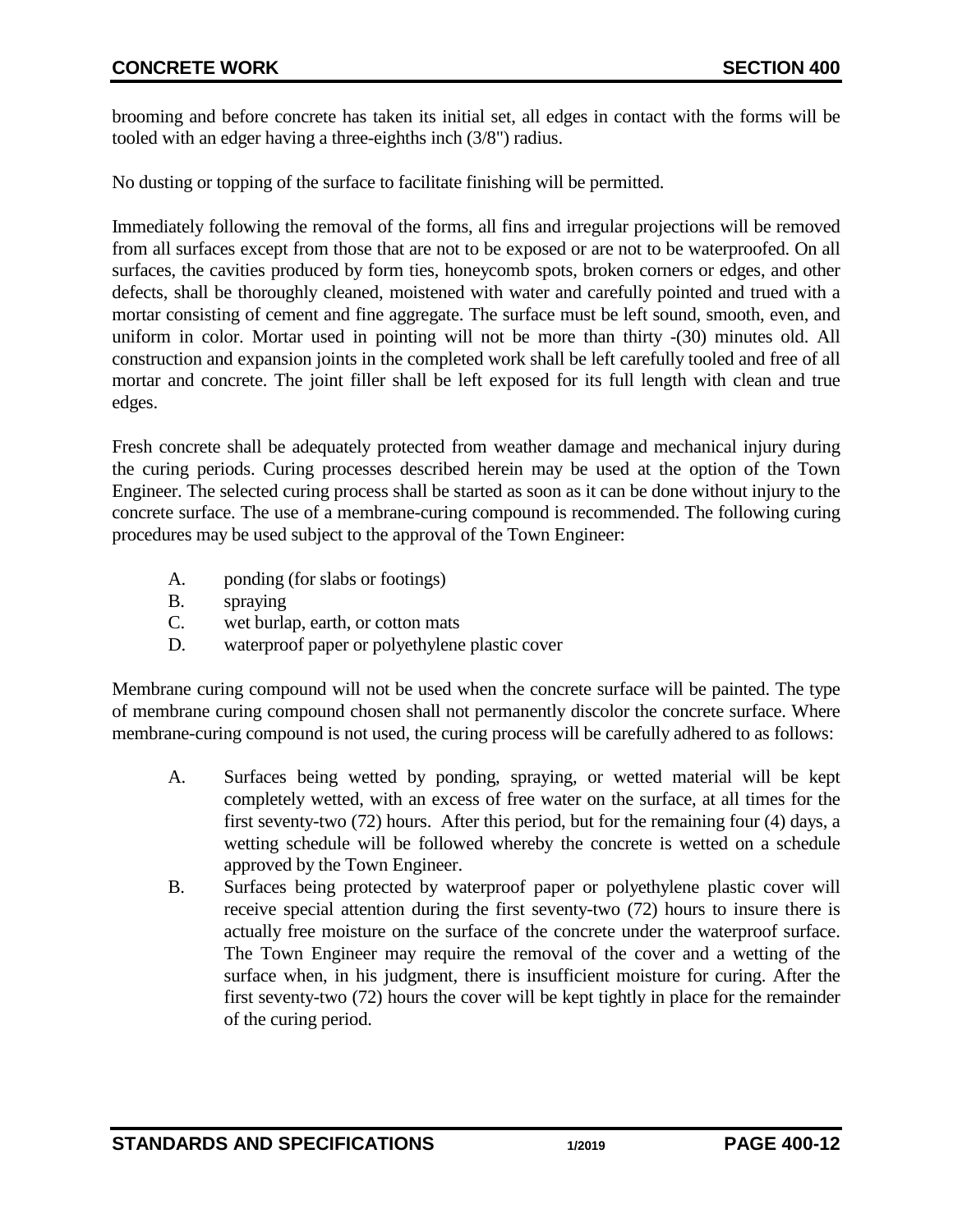<span id="page-12-0"></span>**480.00 PROTECTION**

### <span id="page-12-1"></span>**481.00 Cold Weather Concreting**

During extreme weather conditions, placing of concrete will be permitted only when the temperature of the concrete placed in the forms shall not be less than 50 degrees F nor more than 90 degrees F. To maintain this temperature range, the Contractor shall provide acceptable heating apparatus for heating the aggregates and the water. Cold weather placement of concrete shall follow the requirements and recommendations of ACI Manual 306.

Concrete may be placed when the air temperature in the shade is 35 degrees F, **and rising**.

No concrete shall be placed, regardless of the present temperature, when the weather forecast promises freezing weather before final set of the concrete unless special means of heating and protection are used, which must be approved by the Town Engineer. Protection against freezing is the Contractor's responsibility regardless of the weather forecast or climatic conditions at the time of placing.

Small structures and slabs may be protected by completely covering fresh concrete with blankets. Large structures or vertical walls will be protected against freezing by enclosing the structure and heating with salamanders, heaters, or other devices capable of providing uniform and even heat throughout the structure. Heaters must be vented so that combustion gases are exhausted outside the enclosure in order to avoid carbonation of the fresh concrete.

Cold weather is defined as a period when, for more than three (3) consecutive days, the following conditions exist:

- A. The average air temperature is less than 40 degrees F, and
- B. The air temperature is not greater than 50 degrees F for more than one half of any 24 hr. period.

Concrete placed in cold weather will be protected from extreme temperatures as follows:

- A. A temperature of at least 50 degrees F for the first seventy-two (72) hours will be maintained.
- B. After the first seventy-two (72) hours and until the concrete is seven (7) days old; it will be protected from freezing temperatures.
- C. Concrete adjacent to heaters or salamanders will be insulated from direct heat of the unit that may dry it out prior to being properly cured.
- D. Temperatures will be measured by maximum and minimum thermometers furnished by the Contractor and installed adjacent to the concrete.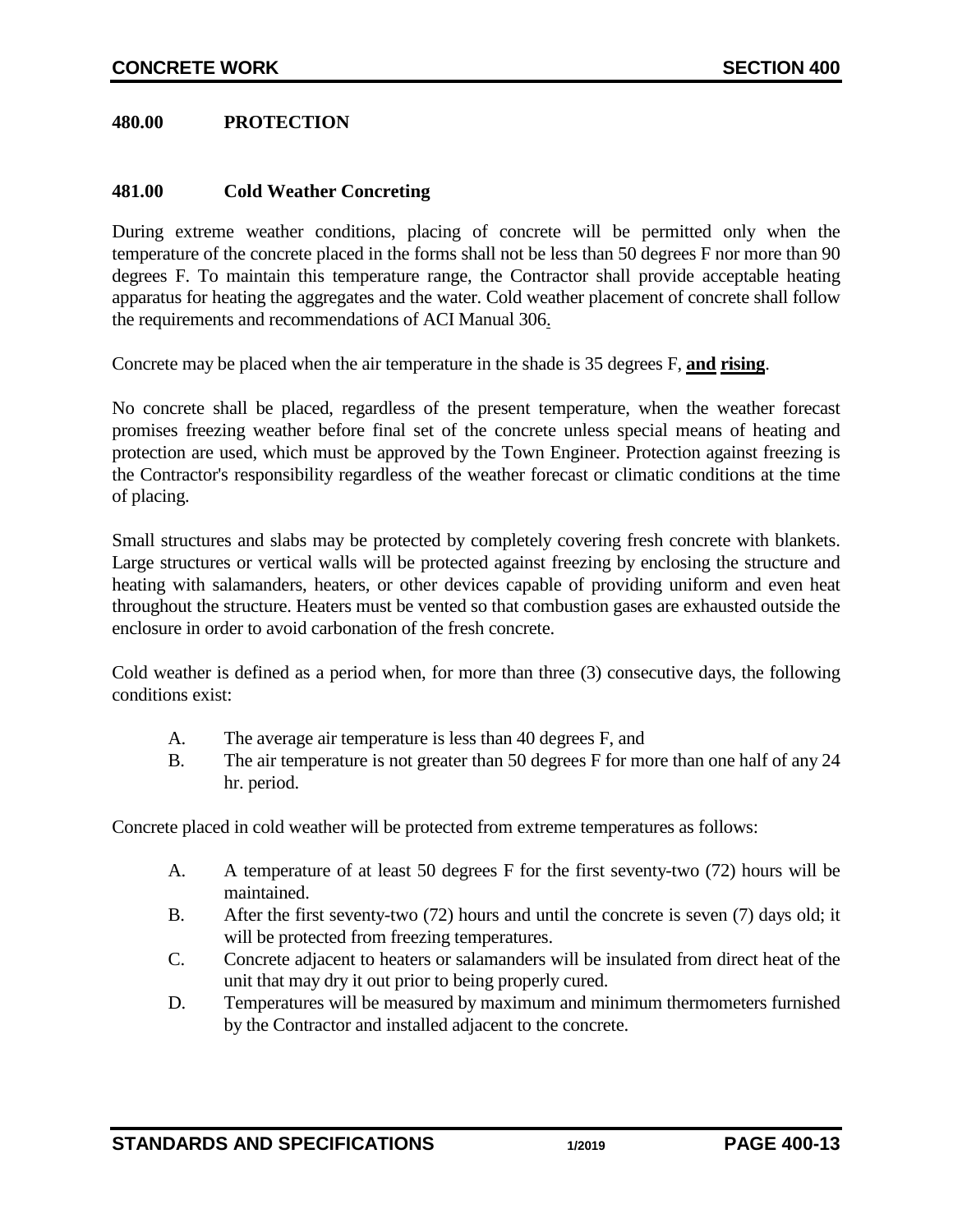Concrete slabs will not be placed, regardless of temperature conditions, if the supporting ground is frozen or contains frost. Use of salt or other additives to prevent concrete from freezing is not allowed. Concrete that has been frozen will be completely removed and replaced as directed by, and to the satisfaction of, the Town Engineer.

## <span id="page-13-0"></span>**482.00 Hot Weather Concreting**

Except by written authorization, concrete will not be placed if the temperature of the plastic concrete cannot be maintained at 90 degrees F or lower. The placement of concrete in hot weather shall comply with ACI 305.

## <span id="page-13-1"></span>**490.00 MISCELLANEOUS**

## <span id="page-13-2"></span>**491.00 Repairs**

After stripping of the forms, if any concrete is found to be not formed as shown on the accepted plans or is out of alignment or level, or shows a defective surface, it will be considered as not conforming with the intent of these STANDARDS AND SPECIFICATIONS and will be removed and replaced by the Contractor at his expense unless the Town Engineer gives written permission to patch the defective area. In this case, patching shall be done as described in the following paragraphs. Defects that require replacement or repair are those that contain honeycomb, damage due to stripping of forms, loose pieces of concrete, bolt-holes, tie-rod holes, uneven or excessive ridges at form joints, and bulges due to movement of the forms. Ridges and bulges will be removed by grinding. Honeycombed and other defective concrete that does not affect the integrity of the structure shall be chipped out, and the vacated areas will be filled in a manner acceptable to the Town Engineer. The repaired area shall be patched with a non-shrink, non-metallic grout with a minimum compressive strength of five thousand (5,000) psi in twenty-eight (28) days. All repair areas treated with an epoxy-bonding agent will have the approval of the Town Engineer before the repair filling is placed.

Bolt-holes, tie-rod holes, and minor imperfections as approved by the Town Engineer, will be filled with dry-patching mortar composed of one (1) part Portland cement to two (2) parts of regular concrete sand (volume measurement) and only enough water so that after the ingredients are mixed thoroughly, the mortar will stick together on being molded. Mortar repairs will be placed in layers and thoroughly compacted by suitable tools. Care will be taken in filling rod and bolt holes so that the entire depth of the hole is completely filled with compacted mortar. The mortar mix proportions described above are approximate.

An approved mix will be prepared by a commercial testing laboratory to insure that grout has a twenty-eight (28) day compressive strength equal to that of the area on which it is placed. All costs for mix design and the Contractor will pay testing. Those areas with excessive deficiencies as determined by the Town Engineer will be removed and replaced at the Contractor's expense. Where repairs are made in existing sidewalks, all edges of the old sidewalk allowed to remain will be sawcut to a minimum depth of one half  $(\frac{1}{2})$  the existing thickness of concrete. No rough edges will be permitted where new construction joins the old section. Unless directed by the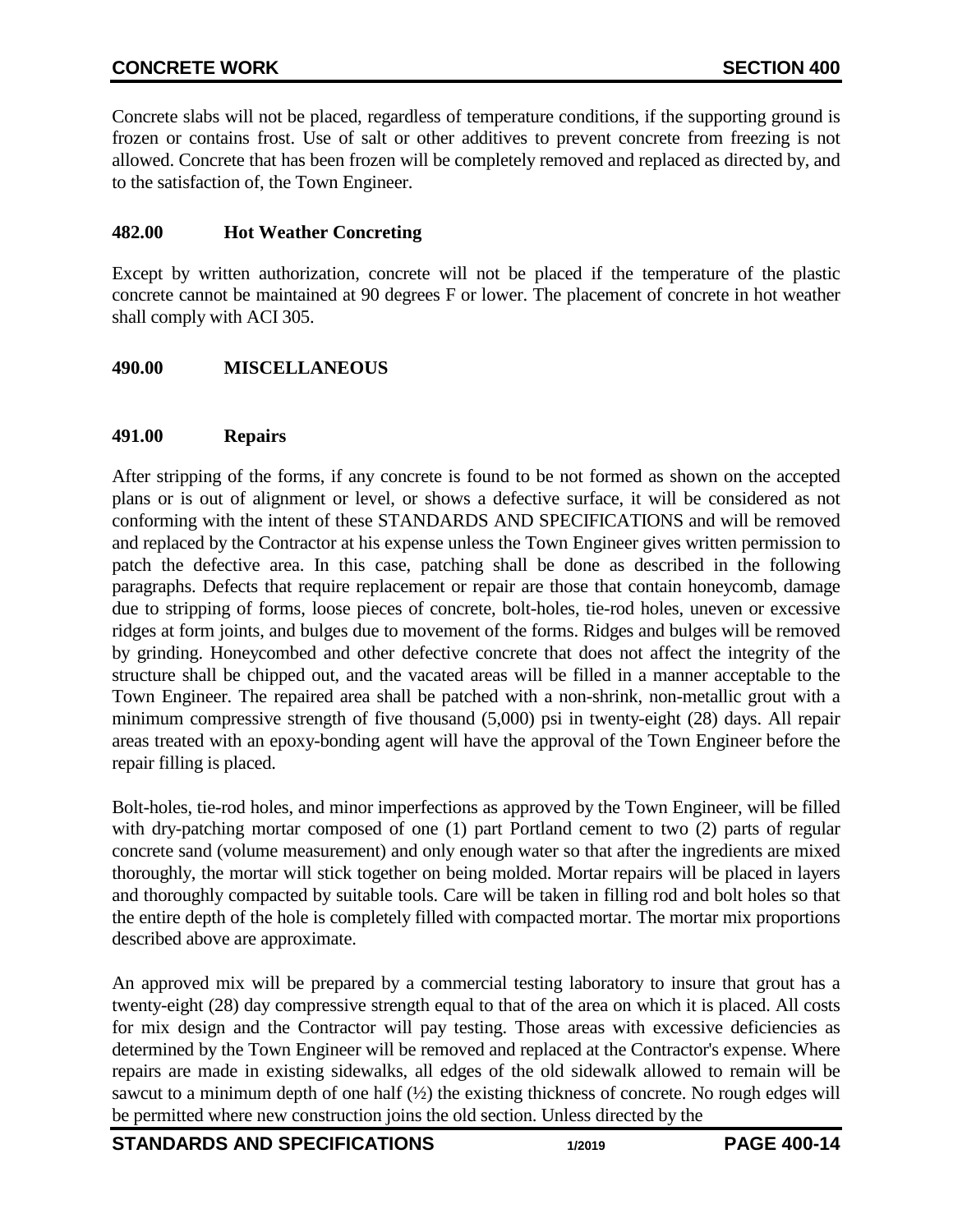Town Engineer, no section less than five (5) feet in length will be placed or left in place. Where new sidewalk construction abuts existing sidewalks, the work will be accomplished so that there is no abrupt change in grade between the old section and the new work.

## <span id="page-14-0"></span>**492.00 Cleanup**

The exposed surfaces of the concrete will be thoroughly cleaned upon completion of the work, and the site will be left in a neat and orderly condition.

## <span id="page-14-1"></span>**493.00 Backfilling**

When side forms are removed and the concrete has gained sufficient strength, the space adjoining the concrete shall be promptly backfilled with suitable material, properly compacted, and brought flush with the surface of the concrete and adjoining ground surface. In embankments, the backfill will be level with the top of the concrete for at least two  $(2)$  feet and then sloped as shown on the accepted plans or as directed by the Town Engineer. The Contractor, at his expense, will repair existing pavement that is damaged during construction. The first two (2) feet of patching to match existing asphalt or concrete will be the Contractor's responsibility.

<span id="page-14-2"></span>**494.00 Testing**

### <span id="page-14-3"></span>494.01 General

The requirements of this section will apply to testing services for all concrete curb and gutter, sidewalk, pavement, slope paving, retaining walls, structures, and for all miscellaneous concrete testing.

Concrete materials and operations will be tested as directed by the Town Engineer and as herein stipulated. The required testing services will be performed by a designated testing agency acceptable to the Town Engineer and all testing agencies will meet the requirements of ASTM E329.

A representative of the testing agency will inspect, sample, and test material and production of concrete as required by the Town Engineer. When it appears that any material furnished or work performed by the Contractor fails to fulfill specification requirements, the testing agency will report such deficiency to the Town Engineer and the Contractor.

The testing agency shall report all test and inspection results to the Town Engineer and Contractor immediately after they are performed. All test reports will include the exact location of the work at which the batch represented by a test was deposited. The report of the strength test will include detailed information on storage and curing of specimen prior to testing, the project number, and the location of the concrete (curb, manhole, inlet, sidewalk, paving, etc.).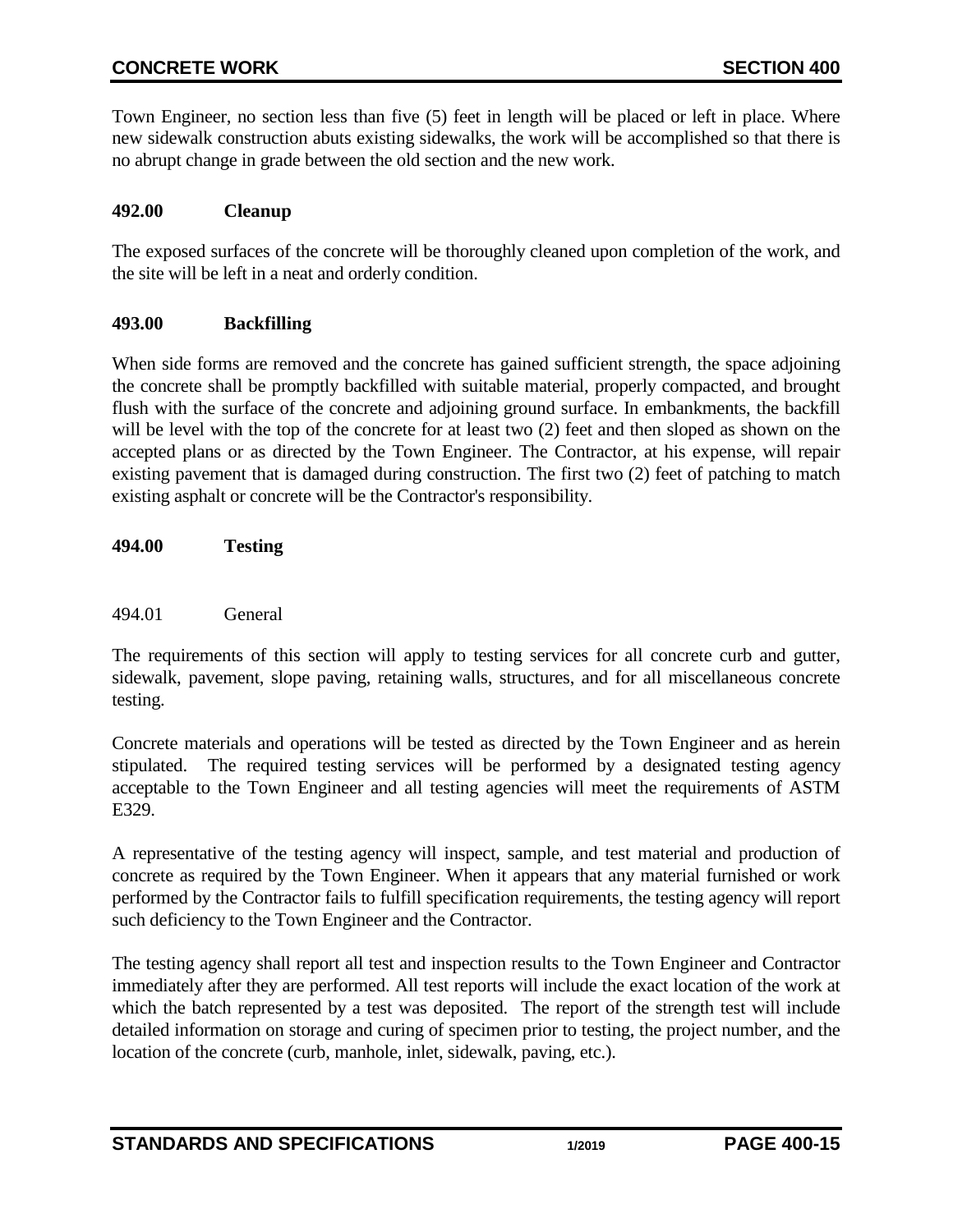The testing agency or its representative is not authorized to revoke, alter, relax, enlarge or release any requirements of these STANDARDS AND SPECIFICATIONS, nor approve or accept any portion of the work.

<span id="page-15-0"></span>494.02 Tests Provided by the Contractor

The following services shall be performed by the designated testing agency at the expense of the Contractor or Developer:

- A. Conduct strength test of the concrete during construction in accordance with the following procedure: Secure composite samples in accordance with AASHTO T141; mold and cure specimens from each sample in accordance with AASHTO T23. The maximum time between sampling and casting the cylinders or beams shall be forty-five (45) minutes. If they cannot be returned to the laboratory and cast within the forty-five (45) minutes, they will be cast in the field and transported to the laboratory in twelve (12) to twenty-four (24) hours. One test series will be taken per fifty (50) cubic yards (or fraction thereof) of the concrete placed per day, or as directed by the Town Engineer.
	- 1. Field cured test series:

Four (4) cylinders; one (1) to be broken at seven (7) days; one (1) to be broken at fourteen (l4) days; one (1) to be broken at twenty-eight (28) days; one (1) to be held or as directed by the Town Engineer.

2. Lab cured test series:

Four (4) cylinders; One (1) to be broken at seven (7) days; two (2) to be broken at twenty-eight (28) days\*; one (1) to be broken at fifty-six (56) days if necessary.

\**If the specified strength is not obtained at twenty-eight (28) days, one (1) cylinder is to be broken at fifty-six (56) days.*

- B. Determine slump of the concrete sample of each strength test whenever consistency of concrete appears to vary, or when directed by the Town Engineer, in accordance with AASHTO T119.
- C. Determine air content of the concrete sample for each strength test in accordance with AASHTO T152 (pressure method), T196 (volumetric method), or T121 (gravimetric method).
- D. Sample additional concrete at point of placement, and perform other testing or inspection service as required.
- E. When required by the Town Engineer, the Contractor or Developer will provide concrete mix designs, the results of which will be immediately reported to the Town Engineer. When pumped concrete is to be used, a separate mix design will be required. Mix designs will be in accordance with ACI 211 and 304, as applicable.
- F. Additional testing and inspection required because of changes in materials or proportions.